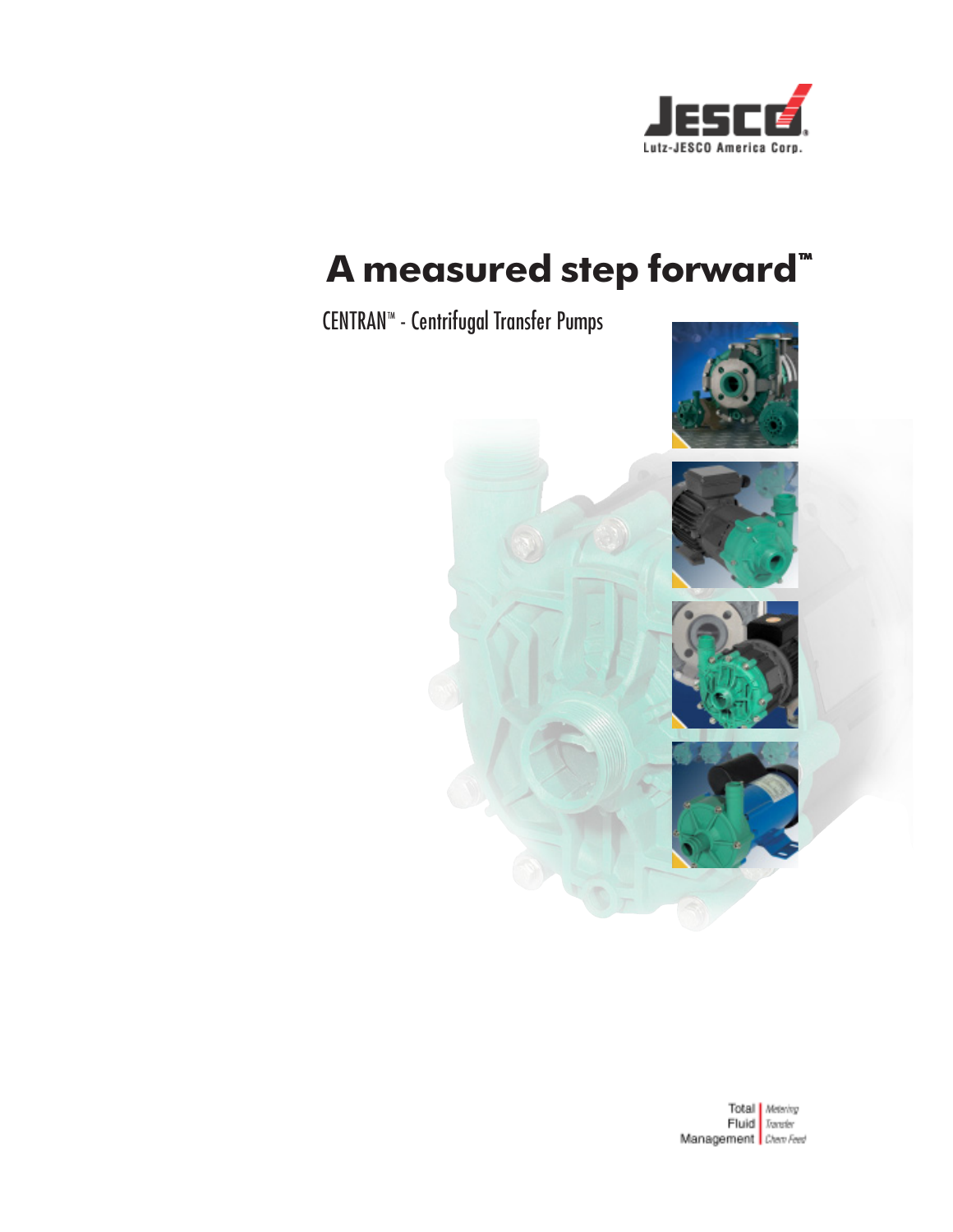### Products you can rely on



Lutz-JESCO's CENTRANTM - Magnetic Drive Centrifugal - pumps are the ideal complement to our existing product range. The pumps are designed and built to address our customers needs and concerns with regard to safety, cost, diversity, and our environment. From the smallest TMB series to the high capacity G3 series, we have taken the same care to provide you with reliable Lutz-JESCO quality products.

The choice of engineered plastics and differentiated bearing materials allows for great flexibility in the handling of highly aggressive chemicals. The use of Neodymium-Iron-Boron magnets in the CENTRAN™ TMR G2/ G3 series permits the pumping of high temperature liquids and gives a longer service life under harsh conditions.

The sealless design means greater environmental safety and no system downtimes, common to pumps with mechanical seals. In addition, the TMR G2/G3 series has a patented self-aligning mechanism to prevent any damage caused by dry-running or incipient cavitation.

The Lutz-JESCO CENTRAN<sup>™</sup> series of magnetic drive centrifugal pumps is used in many different industry sectors, with flow rates ranging from 4 gpm up to 210 gpm. We look forward to providing you with a suitable solution to all of your fluid handling needs.



### **CENTRAN™** TMR G2/G3 Series

With the CENTRAN™ TMR series, Lutz-JESCO offers a reliable magnetically coupled pump with a patented bidirectional, self-alignment system that easily handles critical suction conditions caused by pressure loss. When used together with the "R" bearing system, the pumps are suitable for dry running. The series is designed for medium to large pumping capacities at higher system pressures.

Pump capacity: up to 210 gpm Head pressure: up to 160 ft.



### CENTRAN™ AM Series

With a proven track record, the CENTRAN™ AM series is ideal for transfers with medium flows and low pressure systems. The glass reinforced polypropylene and E-CTFE housing, combined with the available choice of bearing materials, allows the AM series to be used in a wide range of applications with a broad spectrum of frequently used chemicals.

Pump capacity: up to 55 gpm Head pressure: up to 48 ft.



### CENTRAN™ TMB Series

The CENTRANTM TMB series is specifically designed for installations in small systems and equipment. The sturdy construction and reduced dimensions make the TMB series suitable for many OEM applications.

Pump capacity: up to 18.5 gpm Head pressure: up to 35 ft.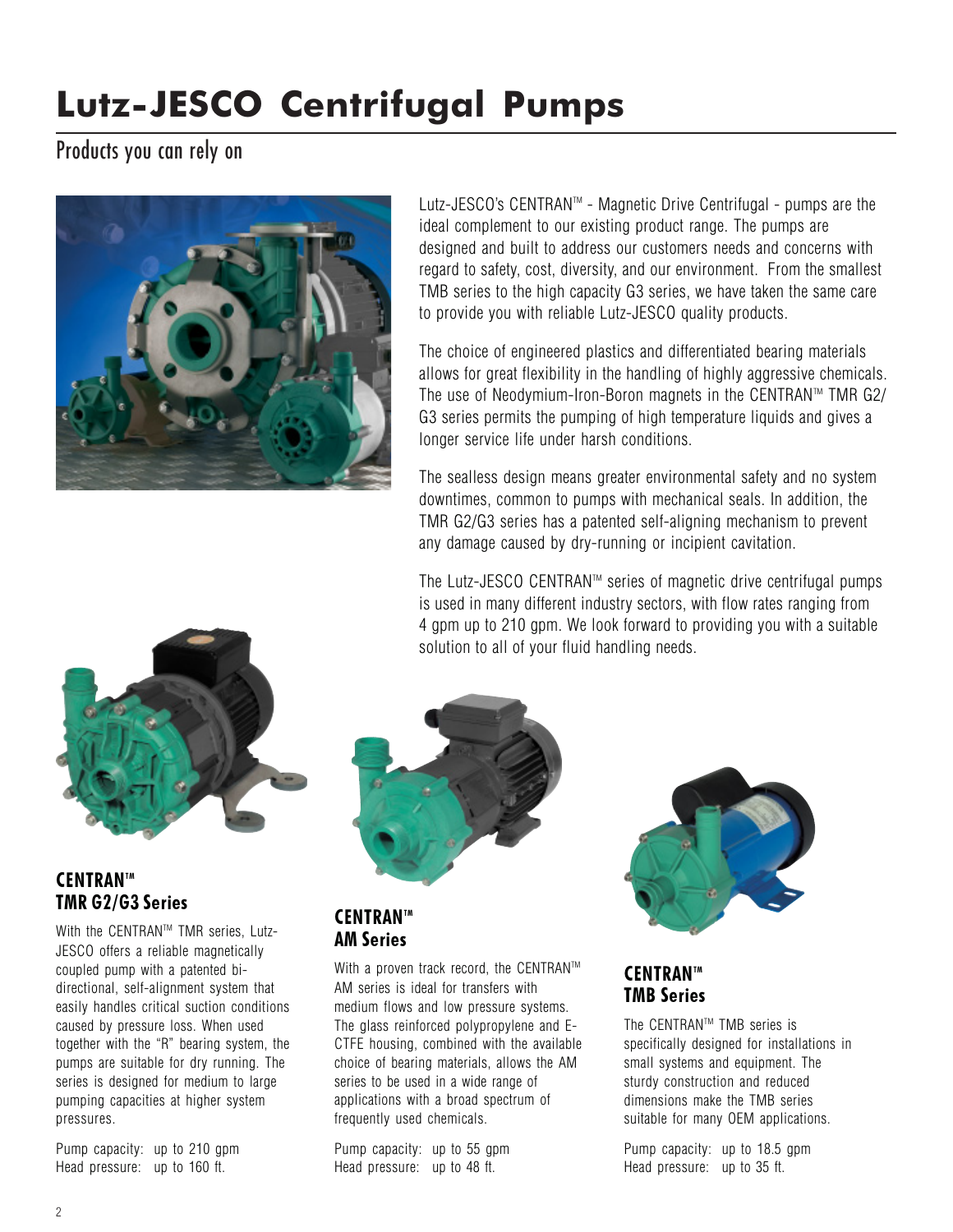### For a variety of applications

### Advantages of Lutz-JESCO Centrifugal Pumps

### Sealless

The impeller is driven by the magnetic force of the outer magnets, therefore no mechanical seal is required. As the pump housing is hermetically sealed, no leakage can occur.

#### $\blacksquare$  Different bearing systems for different needs

Bearing materials of carbon, ceramic, silicon carbide and Rulon<sup>®</sup> make it possible to configure the pumps individually for a variety of difficult operating conditions, such as dry running, suspended solids, or highly aggressive media.

#### Operating safety and high level of efficiency

The use of high-performance permanent magnets ensures high transmission forces even at elevated temperatures. The design of the bearing system and the use of compatible materials reduces energy loss through friction.

### Benefits for the Customer

#### **Power and efficiency**

The maximum level of efficiency through optimized hydraulics results in lower power requirements.

#### Long service life

The use of high quality materials ensures a long service life of the pumps.

### $\blacksquare$  Easy to maintain

The limited number of components and wear parts can be replaced without special tools, thus reducing maintenance costs and lengthy downtimes.

#### Designed for pumping virtually any chemical

CENTRANTM Centrifugal pumps are designed to handle virtually any chemical, including acids, bases, mixtures of acids and bases, solvents, alkali stripping baths, galvanic baths, photo-chemicals, as well as radioactive, sterile, and highly corrosive liquids.

### Typical Applications

- Water- and Wastewater treatment industry
- Galvanic / surface processing industry
- Dyeing and etching systems
- **Electroplating and silver recovery**
- Chemical industry
- **Toxic liquids**
- Graphic art machinery
- **Medical equipment**
- **Photo industry**
- Corrosive chemicals
- $\blacksquare$  Metalwork machinery
- **Fungicides and pesticides**
- Refrigerators / Ice making machines
- **Pure water (demineralized)**
- **Descaling**
- **Aquariums**
- Laundry
- Cosmetic industry



The magnetic coupling consists of two magnetic rotors, separated from each other by a closed rear casing. The drive magnet positioned on the motor shaft transfers the torque of the motor via a rotating magnetic field to the inner rotor enclosed in the rear casing. Depending on the pump design, the driven rotor is directly or indirectly connected with the impeller. Thus, the impeller is driven without the need of a shaft seal. A static seal between the pump housing and the rear casing prevents the occurance of any leakage.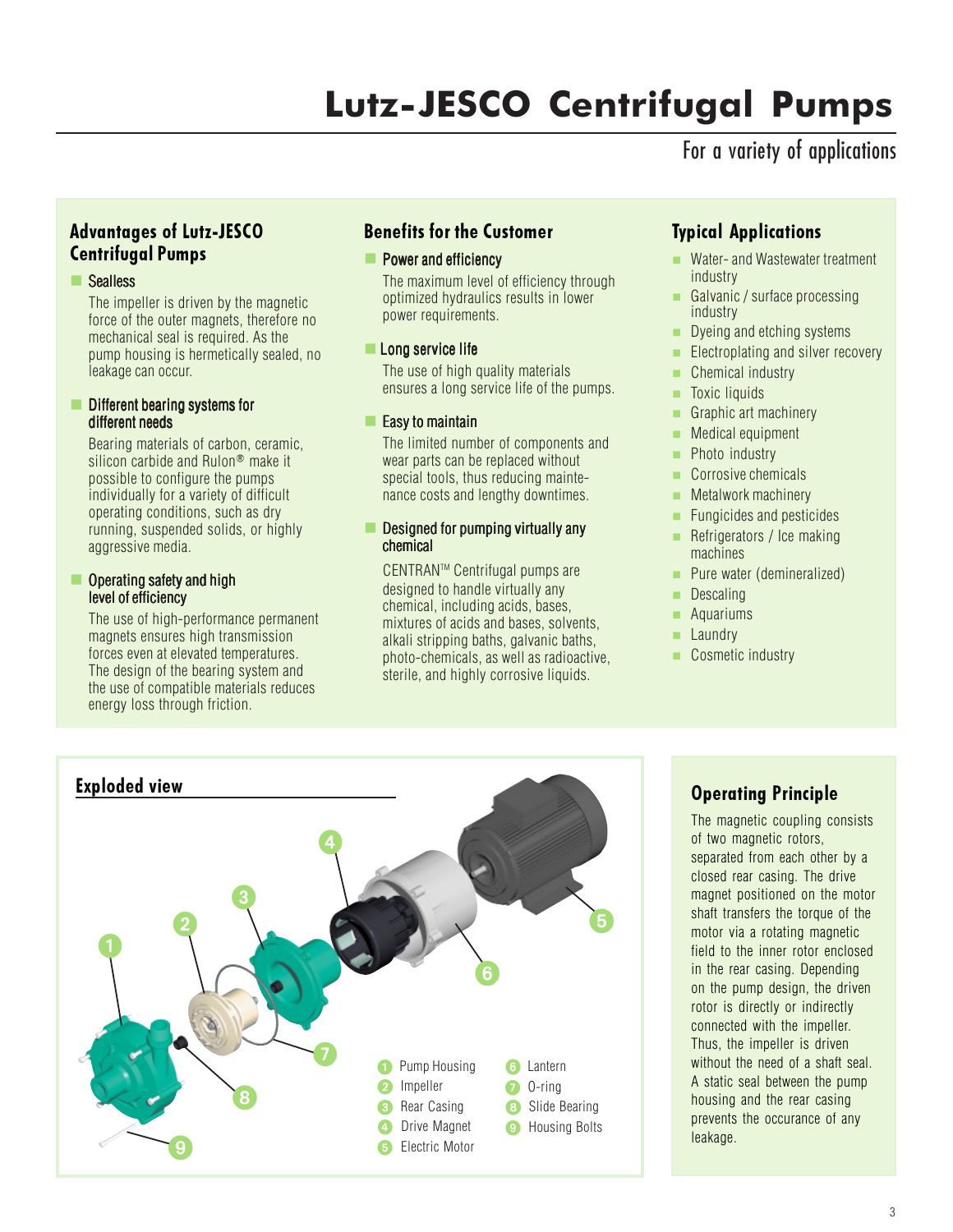### TMB Series

### General Description

The CENTRANTM TMB features a single-stage centrifugal impeller and a magnetic drive. The range of TMB pumps includes five models to deliver flows from  $4 - 18.5$  gpm and heads from  $7.8 - 35$  ft.

The CENTRANTM TMB is made entirely of thermoplastics, with outstanding chemical and mechanical resistance due to the use of fiberglass reinforced polypropylene (GFR/PP). Materials of construction on wetted-end components are ceramics for the spindle, reinforced PTFE bearings, and a FKM o-ring gasket.

The drive magnet, located outside the casing and attached to the motor shaft, drives the magnetic impeller inside the casing. The traditional shaft seal and the consequent leakage problems are eliminated, preventing any corrosion of the outer parts (motor and bearings) in the environment.

The CENTRANTM TMB's compact size, low noise, and absence of a mechanical seal make these pumps ideal for many applications.



### Materials of Construction

The drive magnet assembly is constructed of ferrite magnets. The volute casing is a monolithic injection moulded part, made of glass reinforced polypropylene with an encapsulated GFR/PTFE front spindle bearing. The connections can be either NPT or hose barb. The TMB's rear casing is made of the same thermoplastic material as the front casing and contains the rear spindle's bearing. The polypropylene impeller features a built-in ceramic spindle and ferrite magnets.



### Performance Curve

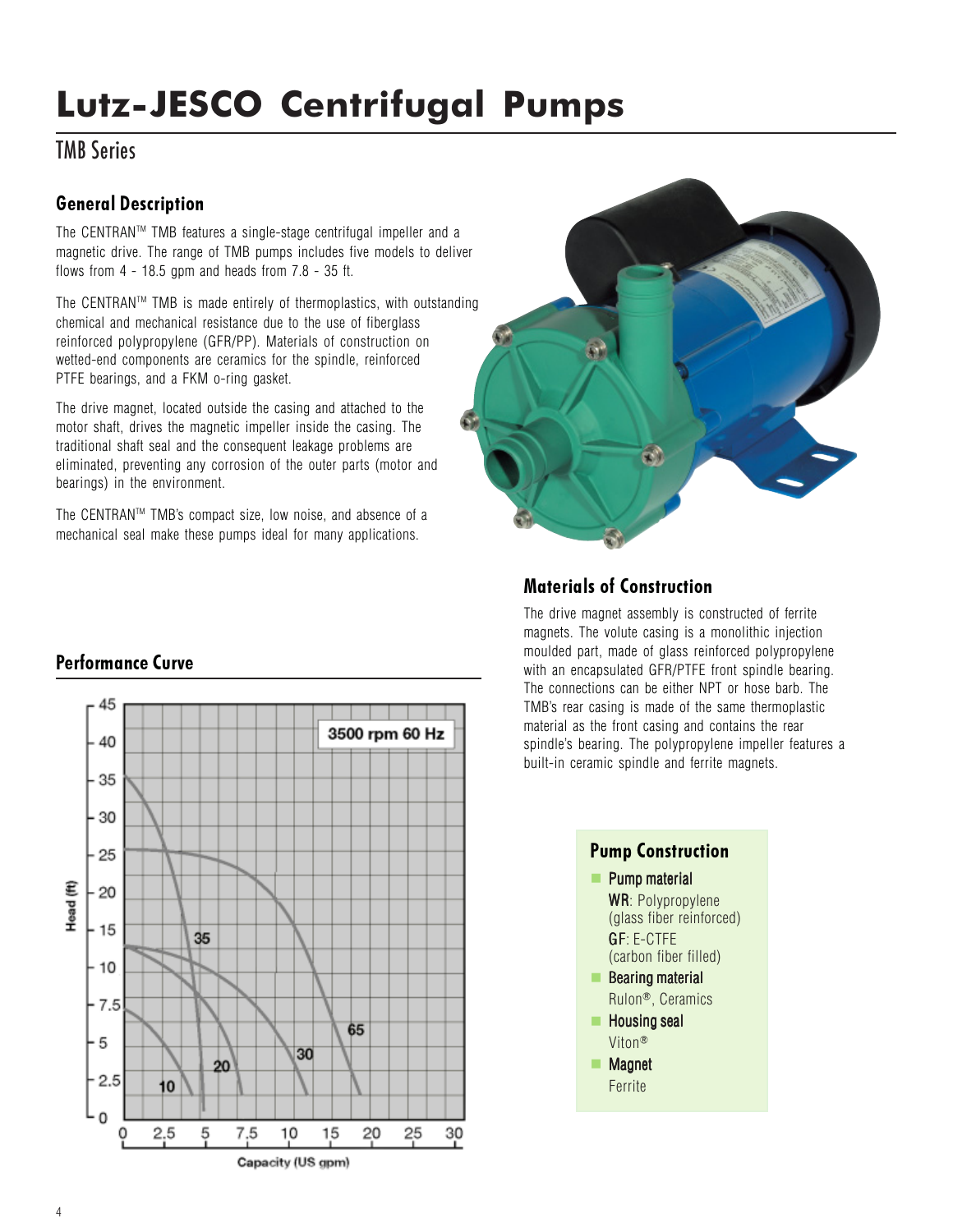AM Series

### General Description

The CENTRANTM AM pump is a magnetically driven pump, designed to meet the continuous demands of the marketplace.

The AM series pumps are close coupled, horizontal endsuction centrifugals. The bodies are entirely built with reinforced thermoplastic polymers. The materials for the internal components are ceramic oxides, high density carbon, and fluorinated elastomers.

### **Performance**

The drive magnet, located outside the casing and attached to the motor shaft, drives the magnetic impeller inside the casing.

Special materials allow for occasional dry running operation.

The CENTRANTM AM is built from three types of materials for a variety of applications, ranging from ultrapure water to wastewater, slightly abrasive liquids, caustics, and acids.

Working at maximum capacity, the CENTRAN™ AM is able to transfer fluids with specific gravities up to 1.8. The drive assembly is made of powerful Neodymium-Iron-Boron magnets.



### Performance Curve



Pump Construction **Pump material** WR: Polypropylene (glass fiber reinforced)

GF/GX:E-CTFE (carbon fiber filled)

- **Bearing material** Carbon, Ceramics, Silicon Carbide, Rulon®
- $\blacksquare$  Housing seal Viton®, EPDM or Kalrez®
- **Magnet** Neodymium-Iron-Boron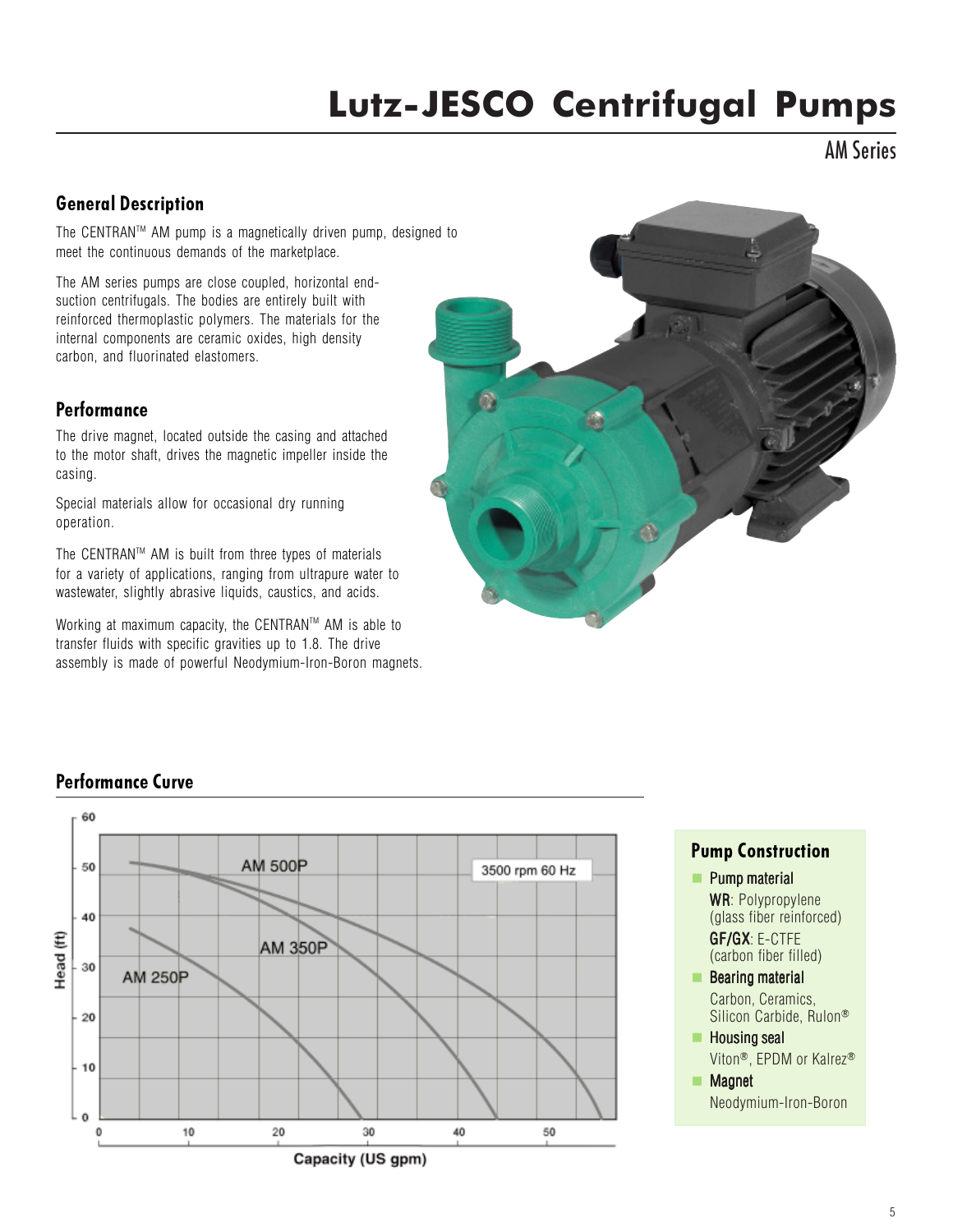TMR G2/G3 Series

### The CENTRAN<sup>™</sup> G2/G3 Patented Bi-directional, Self-alignment System

The principle of bi-directional self-alignment is used in order to define a neutral position without friction. With the use of an additional magnetic field and two work areas (one anterior and one posterior), the impeller can liberally choose to work referring to hydrodynamic loads which are determined by duty point (flow/head) on the performance curve. During standard operation, two rings, which are the limiting device of axial excursion, fix the work-space engaged by the impeller. If dry running occurs due to a drop in pressure or lack of liquid, the impeller assembly is automatically shifted by the additional magnetic field to a neutral position between the front and back axial bearings. In this position there is only negligible friction on the axial bearings.

### Features and Benefits of the TMR Series

- **Patented "bi-directional,** self-alignment system" eliminates any excess friction
- Can safely run dry
- $\blacksquare$  Sealless pumps, eliminating any rotating component of the seal
- $\Box$  Can handle virtually any chemical
- Can handle abrasive solids
- **Balanced impeller reduces need** for maintenance
- Superior Neodymium-Iron-Boron magnets
- Both NPT and ANSI connections available
- $\blacksquare$  Easy installation and removal of motor
- Sturdy design for pressure resistance

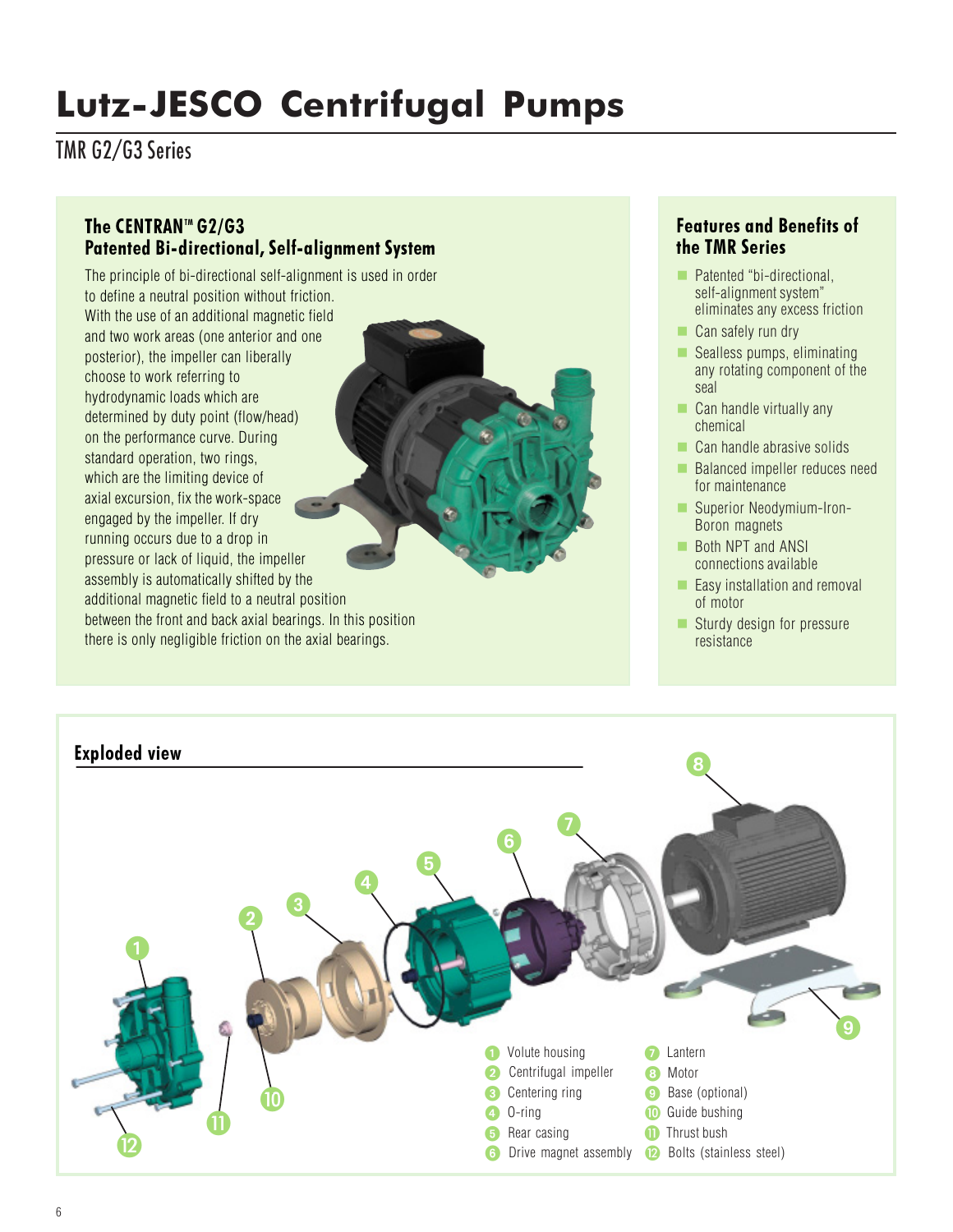TMR G2/G3 Series

### General Description

The CENTRANTM G2/G3 pumps were designed to meet special marketplace demands. Excess friction is eliminated by controlling the impeller movement through the use of an additional magnetic field. This patented solution is called the bi-directional, self alignment system.

### Features

CENTRANTM G2/G3 pumps are defined as "sealless" because the rear casing divides the two magnetic units, creating a sealless hermetic case all around the impeller.

The only seal between the volute casing and the back casing is a static o-ring type gasket, eliminating any rotating component of the seal. The use of high-quality materials in the housing and bearing ensures excellent chemical and mechanical characteristics and allows the pumping of virtually any chemical, at low or medium temperatures, with pumps made of GFR-PP (glass fiber reinforced Polypropylene) or CFF-E-CTFE (Etylene-Chloro TrifluoroEtylene carbon fiber filled). Due to the internal materials of the pumps, both clean fluids and mediums containing small amounts of solids and high-density liquids can be pumped, as well as mediums that are moderately abrasive. Liquids with a specific gravity of 1.05, 1.35, and 1.8 can be pumped at maximum flow with the correct corresponding pump: N-standard, P-powered or S-strong-powered, respectively.

The volute casing can be rotated  $90^\circ$  to obtain various discharge positions. The pump's impeller is balanced in order to reduce the need for maintenance. The CENTRAN™ G2/G3 allow connections with NPT and ANSI flanges. The pump's motor can be installed and removed easily without dismantling or opening the volute casing (standard motors are NEMA). The housings have reinforcing ribs for pressure resistance. A stainless steel guard plate is optional on all models in order to protect the front casing from mechanical impact and piping stress. The pump base is stainless steel with ground terminals of chemical-resistant thermoplastic materials and can be supplied upon request.

### Pump Construction

- $\blacksquare$  Patented bi-directional, self-alignment system
- SS armored housing (G3 Series)
- **Pump material WR: Polypropylene (glass)** fiber reinforced)
- GF/GX: E-CTFE (carbon fiber filled) **Bearing material:** Rulon<sup>®</sup>, Carbon, Ceramics,
- Silicon Carbide
- **Housing seal:** Viton<sup>®</sup>, EPDM or Kalrez<sup>®</sup>
- Magnet: Neodymium-Iron-Boron



### Performance Curves







Capacity (US gpm)